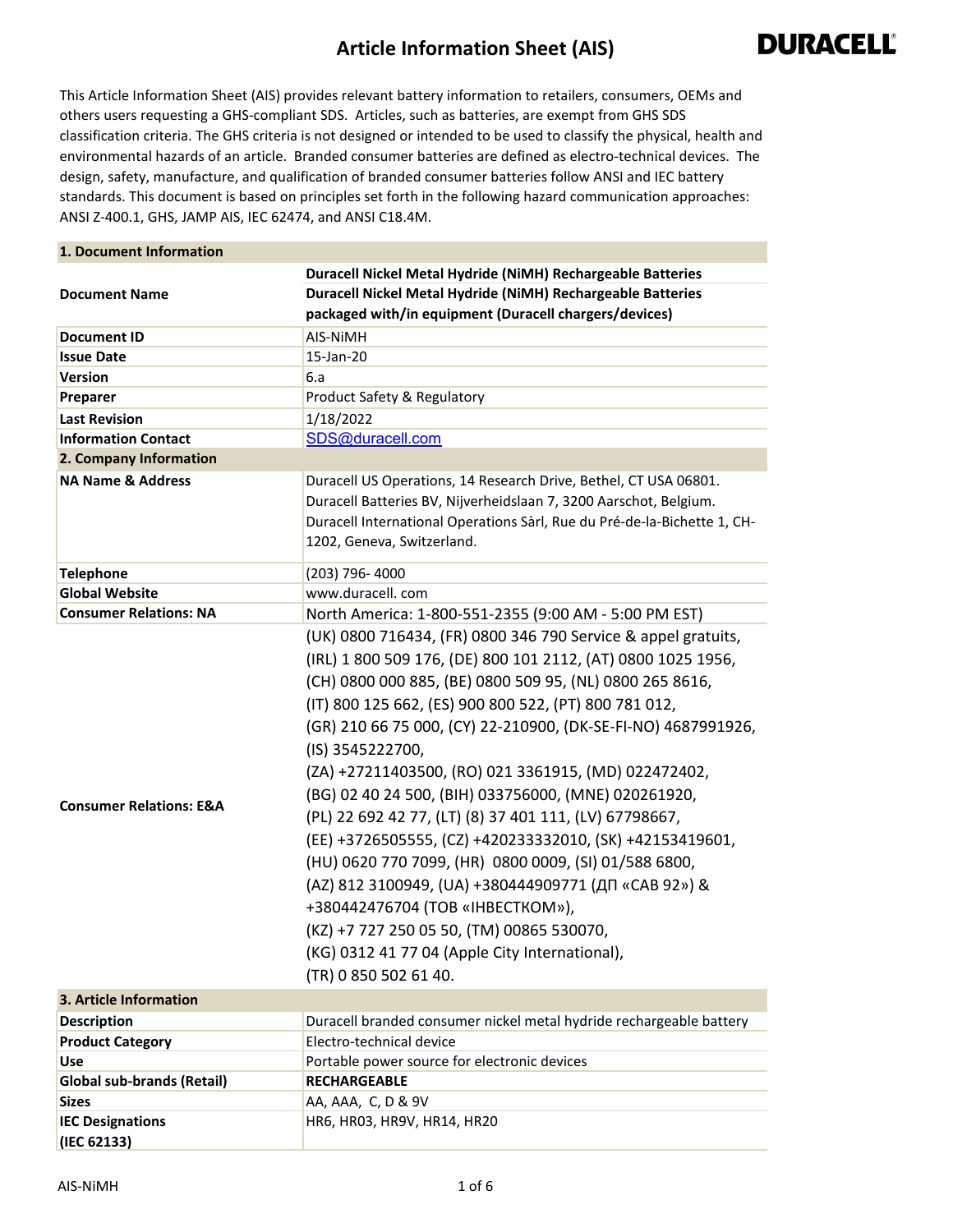## **Article Information Sheet (AIS)**



| <b>Principles of Operation</b>                                    | A battery powers a device by converting stored chemical energy into<br>electrical energy.                                                                                                           |
|-------------------------------------------------------------------|-----------------------------------------------------------------------------------------------------------------------------------------------------------------------------------------------------|
| <b>Representative Product Images</b>                              | AA4<br>DURACELL®<br><b>DURACELL</b><br><b>50</b> %<br>FASTEST<br>DURA<br><b>VALUE</b><br>CHARGER<br>5 YEARS<br><b>Desat</b><br><b>DURACELL</b><br><b><i>*1TRUSTED BRAND</i></b><br>Packaged with/in |
| <b>4. Article Construction</b>                                    |                                                                                                                                                                                                     |
| <b>Applicable Battery Industry</b>                                | ANSI C18.2M Part 1, ANSI C18.2M Part 2, ANSI C18.4, IEC 61951-2, IEC                                                                                                                                |
| <b>Standards</b>                                                  | 62133                                                                                                                                                                                               |
| <b>Electro-technical System</b>                                   | Nickel Metal Hydride                                                                                                                                                                                |
| Anode (Electrode - Negative)                                      | Metal hydride contains iron, nickel & cobalt                                                                                                                                                        |
| <b>Cathode (Electrode - Positive)</b>                             | Nickel hydroxide (CAS# 12054-48-7)                                                                                                                                                                  |
| Electrolyte                                                       | Alkali Metal Hydroxide (aqueous potassium hydroxide - CAS # 1310-58-                                                                                                                                |
|                                                                   | 3)                                                                                                                                                                                                  |
| <b>Materials of Construction - Can</b>                            | <b>Nickel Plated Steel</b>                                                                                                                                                                          |
| Declarable Substances (IEC 62474                                  | None - See Section 10b (EU REACH ANNEX XVII) of this document (page                                                                                                                                 |
| Criteria 1)                                                       | 4)                                                                                                                                                                                                  |
| <b>Mercury Free Battery</b><br>(ANSI C18.4M <5ppm)                | Yes                                                                                                                                                                                                 |
| <b>Small Cell or Battery</b><br>(ANSI C18.1M Part 2; IEC 60086-5) | Size AAA fits inside a specially designed test cylinder 2.25 inches<br>(57.1mm) long by 1.25 inches (31.70 mm) wide.                                                                                |
| 5. Health & Safety                                                |                                                                                                                                                                                                     |
| <b>Ingestion/Small Parts Warning</b>                              | Required for Battery Size AAA: Keep away from children. If swallowed,<br>consult a physician immediately.                                                                                           |
| <b>Normal Conditions of Use</b>                                   | Exposure to contents inside the sealed battery will not occur unless the<br>battery leaks, is exposed to high temperatures, or is mechanically<br>abused.                                           |
| <b>Note to Physician</b>                                          | A damaged battery will release concentrated and caustic potassium<br>hydroxide.                                                                                                                     |
| <b>First Aid - If swallowed</b>                                   | Do not induce vomiting. Seek medical attention immediately. For<br>information on treatment, call 24-Hour National Battery Ingestion<br>Hotline (telephone number below).                           |
| <b>24-Hour National Battery Ingestion</b><br><b>Hotline</b>       | USA/CANADA CALLS ONLY:: 800-498-8666                                                                                                                                                                |
| <b>Poison Centers - World Directory</b>                           | http://globalcrisis.info/poisonemergency.html#AAA                                                                                                                                                   |
| <b>First Aid - Eye Contact</b>                                    | Flush with water for at least 15 minutes. Seek medical care if irritation<br>persists.                                                                                                              |
| <b>First Aid - Skin Contact</b>                                   | Remove contaminated clothing. Wash skin with soap and water. Seek                                                                                                                                   |
|                                                                   | medical care if irritation persists.                                                                                                                                                                |
| <b>First Aid - Inhalation</b>                                     | Remove to fresh air.                                                                                                                                                                                |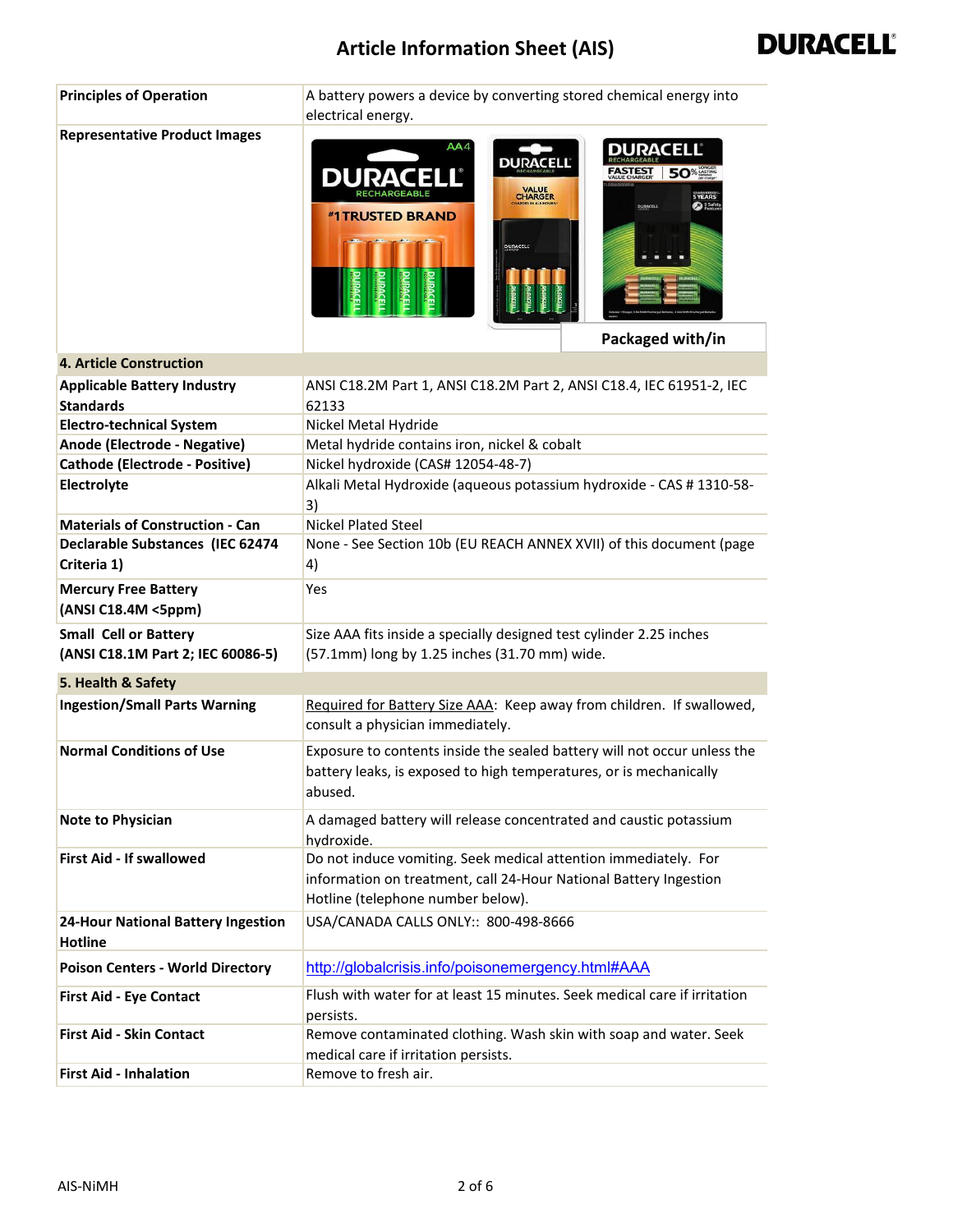| <b>Battery Safety Standards &amp; Testing</b>                               | Duracell batteries meet the requirements of ANSI C18. 2M Part 2; IEC<br>61951-2, and IEC 62133. These standards specify tests and<br>requirements for alkaline batteries to ensure safe operation under<br>normal use and reasonably foreseeable misuse. The test regimes assess<br>three conditions of safety. These are:<br>1-Intended use simulation: Partial use, vibration, thermal shock, and<br>mechanical shock<br>2-Reasonably foreseeable misuse: Incorrect installation, external short-<br>circuit, free fall (user-drop), over-discharge, and crush<br>3-Design consideration: Thermal abuse, mold stress |
|-----------------------------------------------------------------------------|------------------------------------------------------------------------------------------------------------------------------------------------------------------------------------------------------------------------------------------------------------------------------------------------------------------------------------------------------------------------------------------------------------------------------------------------------------------------------------------------------------------------------------------------------------------------------------------------------------------------|
| <b>Precautionary Statements</b>                                             | (For AAA & Smaller) "CAUTION: Keep batteries away from children. If<br>swallowed, consult a physician at once. For information on treatment,<br>call (202) 625-3333 collect."<br>(All sizes)" CAUTION: Never use different battery brands, types,<br>capacities, or systems at the same time. For proper insertion, please<br>observe pole indications (+/-). Duracell battery charger recommended.<br>Keep batteries away from fire, or explosion may occur."                                                                                                                                                         |
| 6. Fire Hazard & Firefighting                                               |                                                                                                                                                                                                                                                                                                                                                                                                                                                                                                                                                                                                                        |
| <b>Fire Hazard</b>                                                          | Batteries may rupture or leak if involved in a fire.                                                                                                                                                                                                                                                                                                                                                                                                                                                                                                                                                                   |
| <b>Extinguishing Media</b>                                                  | Use any extinguishing media appropriate for the surrounding area.                                                                                                                                                                                                                                                                                                                                                                                                                                                                                                                                                      |
| <b>Fires Involving Large Quantities of</b><br><b>Batteries</b>              | Large quantities of batteries involved in a fire will rupture and release<br>caustic potassium hydroxide. Firefighters should wear self-contained<br>breathing apparatus and protective clothing.                                                                                                                                                                                                                                                                                                                                                                                                                      |
| 7. Handling & Storage                                                       |                                                                                                                                                                                                                                                                                                                                                                                                                                                                                                                                                                                                                        |
| <b>Handling Precautions</b>                                                 | Avoid mechanical and electrical abuse. Do not short circuit or install<br>incorrectly. Batteries may rupture or vent if disassembled, crushed,<br>recharged or exposed to high temperatures. Install batteries in<br>accordance with equipment instructions.                                                                                                                                                                                                                                                                                                                                                           |
| <b>Storage Precautions</b>                                                  | Store batteries in a dry place at normal room temperature. Refrigeration<br>does not make them last longer.                                                                                                                                                                                                                                                                                                                                                                                                                                                                                                            |
| <b>Spills of Large Quantities of Loose</b><br><b>Batteries (unpackaged)</b> | Notify spill personnel of large spills. Irritating and flammable vapors may<br>be released from leaking or ruptured batteries. Spread batteries apart to<br>stop shorting. Eliminate all ignition sources. Evacuate area and allow<br>vapors to dissipate. Clean-up personnel should wear appropriate PPE to<br>avoid eye and skin contact and inhalation of vapors or fumes. Increase<br>ventilation. Carefully collect batteries and place in appropriate container<br>for disposal. Remove any spilled liquid with absorbent material and<br>contain for disposal.                                                  |
| 8. Disposal Considerations (GHS Section 13)                                 |                                                                                                                                                                                                                                                                                                                                                                                                                                                                                                                                                                                                                        |
| <b>Collection &amp; Proper Disposal</b>                                     | Dispose of used (or excess) batteries in compliance with federal,<br>state/provincial and local regulations. Do not accumulate large<br>quantities of used batteries for disposal as accumulations could cause<br>batteries to short-circuit. Do not incinerate. In countries, such as<br>Canada and the EU, where there are regulations for the collection and<br>recycling of batteries, consumers should dispose of their used batteries<br>into the collection network at municipal depots and retailers. They<br>should not dispose of batteries with household trash.                                            |

L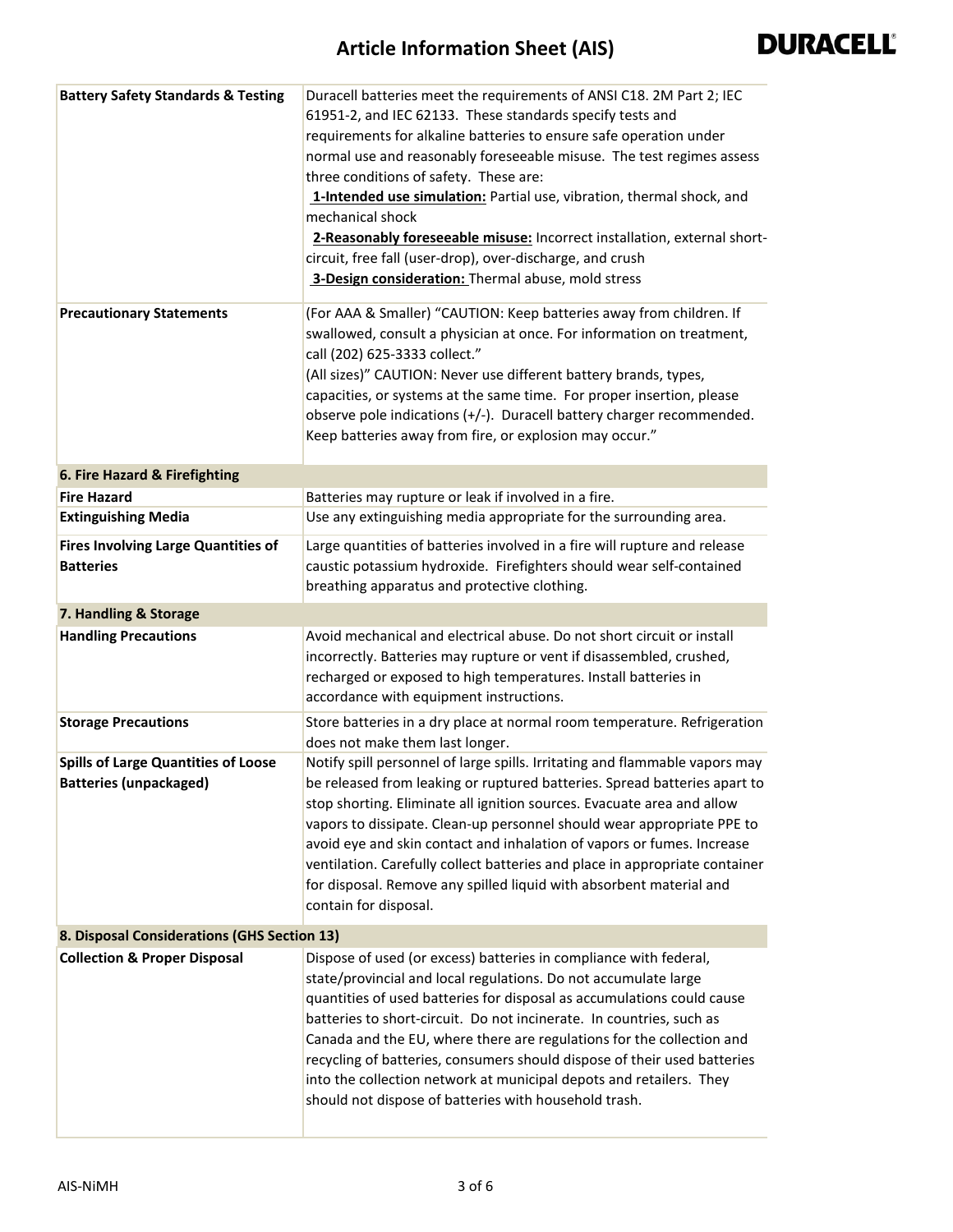| USA EPA RCRA (40 CFR 261)                                                       | Nickel metal hydride rechargeable batteries are considered RCRA<br>Universal Waste as long as they are recycled. In some states (California,<br>New York, Minnesota, and Maine) Nickel metal hydride batteries must<br>be recycled by state law.                                                                                                                                                                                                                                                                                                                                                                                                                                                                                                                                                                                                                                                                                                                                                                                                                                                                                                                                                                                                                                                                                                                                                  |
|---------------------------------------------------------------------------------|---------------------------------------------------------------------------------------------------------------------------------------------------------------------------------------------------------------------------------------------------------------------------------------------------------------------------------------------------------------------------------------------------------------------------------------------------------------------------------------------------------------------------------------------------------------------------------------------------------------------------------------------------------------------------------------------------------------------------------------------------------------------------------------------------------------------------------------------------------------------------------------------------------------------------------------------------------------------------------------------------------------------------------------------------------------------------------------------------------------------------------------------------------------------------------------------------------------------------------------------------------------------------------------------------------------------------------------------------------------------------------------------------|
| California Universal Waste Rule (Cal.<br>Code Regs. Title 22, Div. 4.5, Ch. 23) | California prohibits disposal of batteries as trash (including household<br>trash).                                                                                                                                                                                                                                                                                                                                                                                                                                                                                                                                                                                                                                                                                                                                                                                                                                                                                                                                                                                                                                                                                                                                                                                                                                                                                                               |
| 9. Transport Information (GHS Section 14)                                       |                                                                                                                                                                                                                                                                                                                                                                                                                                                                                                                                                                                                                                                                                                                                                                                                                                                                                                                                                                                                                                                                                                                                                                                                                                                                                                                                                                                                   |
| <b>Regulatory Status</b>                                                        | Nickel metal hydride (NiMH) batteries are not defined as dangerous                                                                                                                                                                                                                                                                                                                                                                                                                                                                                                                                                                                                                                                                                                                                                                                                                                                                                                                                                                                                                                                                                                                                                                                                                                                                                                                                |
|                                                                                 | goods under IATA, ICAO, and DOT.<br>NIMH batteries are defined as UN3496 dangerous goods under IMDG<br>code for sea transportation with Special Provision (SP) SP177 and SP963<br>applicable.<br>SP963 States:<br>. All other nickel-metal hydride cells or batteries shall be securely packed<br>and protected from short circuit. They are not subject to other<br>provisions of this Code provided that they are loaded in a cargo<br>transport unit in a total quantity of less than 100 Kg gross mass. When<br>loaded in a cargo transport unit in a total quantity of 100 Kg gross mass<br>or more, they are not subject to other provisions of this Code except<br>those of 5.4.1, 5.4.3 and column (16) of the dangerous good list in<br>Chapter 3.2.<br>•The requirements of the 5.4.1 & 5.4.3 sections and column (16) are:<br>dangerous goods transport documentation to accompany the shipment,<br>the shipment must be described as "UN3496, BATTERIES, NICKEL-METAL<br>HYDRIDE, CLASS 9" on the shipper's declaration for dangerous goods.<br>The dangerous goods description must also be entered on the<br>Dangerous Cargo Manifest and/or the detailed stowage plan in<br>compliance with the IMDG Code requirements for shipboard<br>documentation. Stowage away from sources of heat.<br>SP117 States:<br>NIMH cells and batteries are only regulated when transported by sea. |
| <b>UN Identification Number/</b><br><b>Shipping Name</b>                        | UN3496 - Batteries, Nickel Metal Hydride                                                                                                                                                                                                                                                                                                                                                                                                                                                                                                                                                                                                                                                                                                                                                                                                                                                                                                                                                                                                                                                                                                                                                                                                                                                                                                                                                          |
| <b>Special Provision (SP) Conformance</b>                                       | Special regulatory provisions require batteries to be packaged in a<br>manner that prevents the generation of a dangerous quantity of heat<br>and short circuits. Shippers can prepare batteries by taping the<br>terminals, individually packaging batteries, or otherwise segregating the<br>batteries to prevent risk of creating a short circuit. Batteries shipped in<br>original unopened Duracell packaging is compliant.                                                                                                                                                                                                                                                                                                                                                                                                                                                                                                                                                                                                                                                                                                                                                                                                                                                                                                                                                                  |
| <b>Internation Maritme Dangerous</b><br>Goods (IMDG)                            | CODE: UN-3496, SP-117 & SP-963 [2018 EDITION]                                                                                                                                                                                                                                                                                                                                                                                                                                                                                                                                                                                                                                                                                                                                                                                                                                                                                                                                                                                                                                                                                                                                                                                                                                                                                                                                                     |
| <b>US DOT SP</b>                                                                | 49 CFR 172.102 Special Provisions 130 and 340                                                                                                                                                                                                                                                                                                                                                                                                                                                                                                                                                                                                                                                                                                                                                                                                                                                                                                                                                                                                                                                                                                                                                                                                                                                                                                                                                     |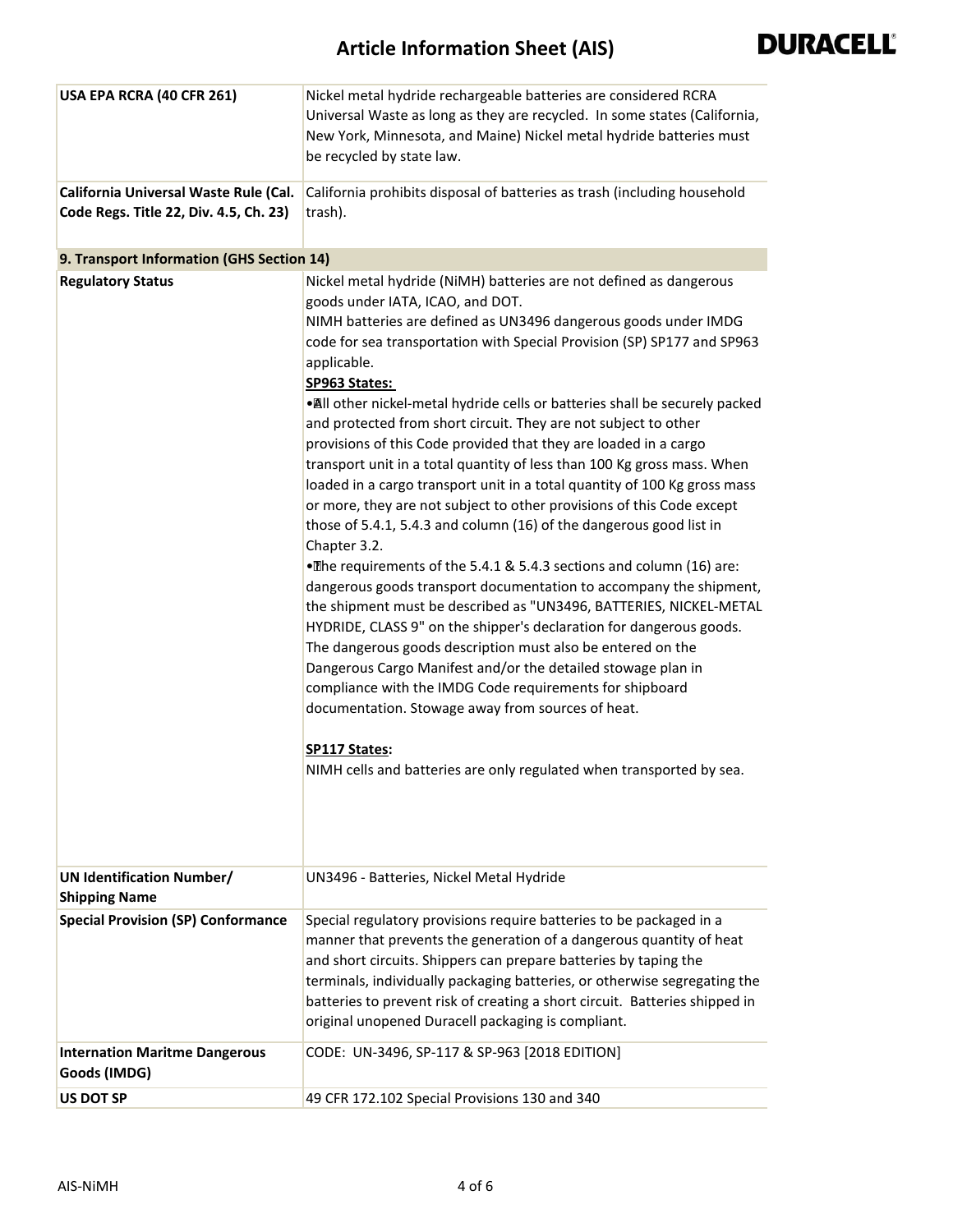## **Article Information Sheet (AIS)**



| Air Transport (IATA/ICAO) SP                                                                            | Special Provision A199 (IATA 62nd Edition - 2021). NOTE: The words<br>"NOT RESTRICTED" and "SPECIAL PROVISION A199" must be included on<br>the description of the substance on the Air Waybill, when air way-bill is<br>issued.                                                                                                                                               |
|---------------------------------------------------------------------------------------------------------|-------------------------------------------------------------------------------------------------------------------------------------------------------------------------------------------------------------------------------------------------------------------------------------------------------------------------------------------------------------------------------|
| <b>Passenger Air Travel</b>                                                                             | No restrictions                                                                                                                                                                                                                                                                                                                                                               |
| <b>Emergency Transportation Hotline</b>                                                                 | <b>CHEMTREC 24-Hour Emergency Response Hotline</b><br>Within the United States call +703-527-3887<br>Outside the United States, call +1 703-527-3887 (Collect)                                                                                                                                                                                                                |
| 10. Regulatory Information (GHS Section 15)                                                             |                                                                                                                                                                                                                                                                                                                                                                               |
| 10a. Battery Requirements                                                                               |                                                                                                                                                                                                                                                                                                                                                                               |
| <b>USA EPA Mercury Containing &amp;</b><br><b>Rechargeable Battery Management</b><br><b>Act of 1996</b> | During the manufacturing process, no mercury is added.                                                                                                                                                                                                                                                                                                                        |
| EU Battery Directive 2006/66/EC<br>& amendment 2013/56/EU                                               | Compliant with marking and substance restrictions for mercury<br>(<0.0005%); cadmium (<0.0020%)I and lead (<0.0040%). Global labels<br>are marked with the special collection symbol and the EU qualifier in<br>accordance with EU Battery Directive 2006/66/EC, Article 11, Paragraph<br>1 on batteries and accumulators and waste batteries and accumulators<br>(Annex II). |
| 10b. General Requirements                                                                               |                                                                                                                                                                                                                                                                                                                                                                               |
| USA CPSIA 2008 (PL. 11900314)                                                                           | Exempt                                                                                                                                                                                                                                                                                                                                                                        |
| USA CPSC FHSA (16 CFR 1500)                                                                             | Consumer batteries are not listed as a hazardous product.                                                                                                                                                                                                                                                                                                                     |
| USA EPA TSCA Section 13 (40 CFR<br>707.20)                                                              | For customs clearance purpose, batteries are defined as an "Article".                                                                                                                                                                                                                                                                                                         |
| USA EPA RCRA (40 CFR 261)                                                                               | Nickel metal hydride rechargeable batteries are considered RCRA<br>Universal Waste as long as they are recycled. In some states (California,<br>New York, Minnesota, and Maine) Nickel metal hydride batteries must<br>be recycled by state law.                                                                                                                              |
| California Prop 65                                                                                      | No warning required per 3rd party assessment.                                                                                                                                                                                                                                                                                                                                 |
| <b>CANADA Products Containing</b>                                                                       | Mercury free                                                                                                                                                                                                                                                                                                                                                                  |
| <b>Mercury Regulations SOR/20140254</b>                                                                 |                                                                                                                                                                                                                                                                                                                                                                               |
| EU REACH REGULATION (EC) NO.<br>1907/2006                                                               | Regulated as an "article." No listed substances are present (>0.1% w/w)<br>in accordance with ECJ article definition of 10 September 2015. If<br>needed, a declaration (DoC) confirming the current SVHC Candidate List<br>can be downloaded from the Duracell web site<br>(https://www.duracell.com/en-us/for-business/) Folder: "Environmental<br>& Regulatory."            |
| <b>EU REACH Annex XVII</b>                                                                              | The use of nickel in batteries does not meet the conditions of restriction<br>described for Annex XVII Item #27 - Nickel. The use restriction applies<br>for articles intended to come into direct and prolonged contact with the<br>skin, specifically pierced earring posts and other types of jewelry.                                                                     |
| <b>EU REACH Article 31</b>                                                                              | SDS is not required consumer alkaline batteries.                                                                                                                                                                                                                                                                                                                              |
| 10c. Regulatory Definitions - Articles                                                                  |                                                                                                                                                                                                                                                                                                                                                                               |
| <b>USA OSHA</b>                                                                                         | 29 CFR 1910.1200(b)(6)(v)                                                                                                                                                                                                                                                                                                                                                     |
| USA TSCA                                                                                                | 40 CFR 704.3; 710.2(3)(c); and [19 CFR 12.1209a)]                                                                                                                                                                                                                                                                                                                             |
| <b>EU REACH</b>                                                                                         | Title 1 - Chapter 2 - Article 3(3)                                                                                                                                                                                                                                                                                                                                            |
| <b>GHS</b>                                                                                              | Section 1.3.2.1                                                                                                                                                                                                                                                                                                                                                               |